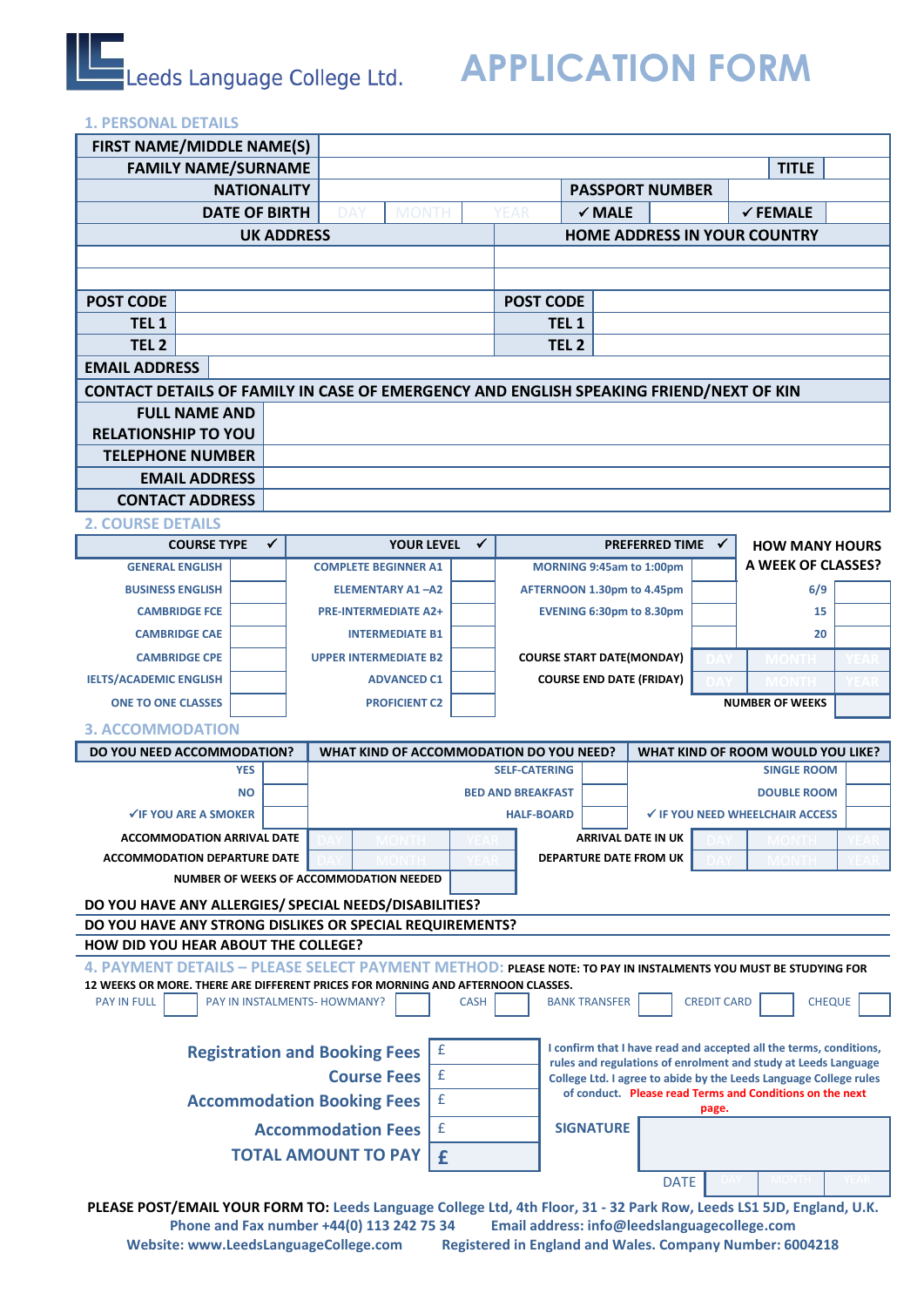**If you have a specific question, please contact us on**  [info@leedslanguagecollege.com](file:///C:/Documents%20and%20Settings/Helen/My%20Documents/Nimbox%20Vault/Administration/2017%20COLLEGE%20BROCHURES%20AND%20FORMS/2017%20BROCHURES%20AND%20WELCOME%20PACKS/2017%20BROCHURES%20STANDARD%20VERSION/info@leedslanguagecollege.com) **and we aim to reply within 24 hours.** 

#### **1. GENERAL TERMS**

**Should you become a learner of Leeds Language College Ltd, the College will take all reasonable steps to provide the courses as described in our current brochure. In the unlikely event that Leeds Language College Ltd is unable to provide any courses due to industrial action or circumstances beyond the College's control, the College will take all reasonable steps to minimise any disruption to your education.** 

**The College is unable to accept applications from learners of less than 16 years of age. All classes at Leeds Language College Ltd are subject to availability. Learners should check class details before enrolment.** 

**Learner details are kept on a database and learners must keep Leeds Language College Ltd informed of any changes to their details. Leeds Language College Ltd will not give learners' personal details to a third party (apart from appropriate authorities) without written permission.** 

**All classes at Leeds Language College Ltd. are subject to availability. Learners should check class details before enrolment.**

**Decisions made by the management of Leeds Language College Ltd will be final and binding in all cases for all learners and their agents/representatives. The agreement between you and Leeds Language College Ltd is subject to English law and the exclusive jurisdiction of the English courts.**

#### **2. COURSE PROFILE AND DELIVERY OF LESSONS**

**The College reserves the right to make variations to the award title, contents, personnel, place, time or method of delivery of, to discontinue or to merge or combine courses, if such action is reasonably considered necessary by the College.** 

**If, after an application for a course has been accepted, the course is substantially varied from that described in the brochure or cancelled for reasons other than industrial action or circumstances beyond the reasonable control of the College, the College will use reasonable endeavours to provide a suitable replacement course. If you do not accept the replacement course, you will be entitled to withdraw from the course. In the event of such withdrawal, an appropriate refund of course fees will be made.** 

**No changes to course times may be requested by a learner for a minimum of 4 weeks and class times can be only changed if there is a place available.** 

**Students cannot change from full-time hours to part-time hours or vice-versa and continue with the same price plan.**

**Students cannot exchange their full-time or part-time classes for one to one lessons.**

#### **3. PLACEMENT ON COURSES AND LEVELS OF STUDY**

**New learners must take a Leeds Language College Ltd spoken and written placement test, to determine the most suitable level to study. The college's levels are based on the requirements of the Common European Framework for Languages from A1 to C2+ level.** 

**If learners disagree with the College's reasonable assessment of their language proficiency and choose to leave the College as a result, no refund will be payable. Leeds Language College Ltd learners can change their level of study with the approval of the College. Placement tests are compulsory and refusal to participate will result in expulsion without refund.**

## **4. COURSE BOOKS**

**Learners must purchase their initial text book at about £50 on enrolment after assessment. Subsequently further text books must be purchased for each change of course/level in the first week of the new term.**

**Learners must have their own text book and resources; otherwise, they will not be admitted to class. The course books used must be the books detailed in the course syllabus for each group and level.** 

**5. ENROLMENT AND FEES** 

To pay Leeds Language College Ltd you can choose how you wish to make payment: **By Bank Transfer:** 

#### **HSBC BANK**

• **13 Parliament Street**  • **York, United Kingdom, YO1 8XS**  • **Account name: Leeds Language College Ltd**  • **Account number: 43975002**  • **IBAN: GB30HBUK40473143975002**  • **BIC: HBUKGB4109Y**

**When you pay by bank transfer, please, add £20 to the fee to cover exchange rate charges. Please, remember to include all bank charges.**

**(2) By cheque:** Cheques to be made payable to Leeds Language College Ltd in GBP (POUNDS STERLING). Course bookings will be confirmed when cheques have cleared in full. When you pay by cheque, please, add £20 to the fee to cover exchange rate charges. Please, remember to include all bank charges.

**(3) By credit card:** Please, give the card number, expiry date and a written statement to authorise us to take the money.

A single non-refundable fee of £60 is paid for registration to Leeds Language College Ltd. This payment covers enrolment registration charges and is payable to Leeds Language College at enrolment.

If Leeds Language College Ltd has not received payment, a course will not be booked. Learners are responsible for these payments which, if not made, will affect visa requirements. Once payment has been received into the bank, a Certificate of Enrolment can be issued. Leeds Language College Ltd cannot guarantee a learner will study at their time of choice but will try to meet the learner's request.

The course book for the initial level costs £50. Learners must purchase new course books for subsequent levels. Subsequent course books cost £50 at Leeds Language College but may be purchased directly from book shops or on-line retailers.

Late Homework Marking or Class Assessment Rescheduling fee is £25 per item of late homework or per rescheduled test.

#### **NOT INCLUDED IN TUITION FEES: TEXTBOOKS, TRAVEL, HEALTH OR PERSONAL INSURANCE, EXTERNAL EXAMINATION FEES, STATIONERY, ACCOMMODATION, BANK TRANSFER CHARGES.**

#### **6. MEDICAL AND PERSONAL INSURANCE**

**It is a good idea to take out an 'all-risks' insurance policy which covers loss or theft of property as well as accidents and health whilst in England. If you have not done this already and want to get more information, please contact the Association of British Insurance. Tel: 020 7600 3333 Website:**  [www.abi.org.uk](http://www.abi.org.uk/)

# **7. INSTALMENT PAYMENTS:**

All courses of up to 12 weeks' duration must be paid in full on enrolment. Payment by instalments is not available to learners who obtain their visas through Leeds Language College Ltd., as paying by instalments could affect visa applications. For non-visa learners, courses over 12 weeks can be paid by instalment by arrangement.

| <b>MAXIMUM NUMBER OF PAYMENTS</b> |
|-----------------------------------|
| <b>FULL PAYMENT AT ENROLMENT</b>  |
| 2 PAYMENTS                        |
| <b>3 PAYMENTS</b>                 |
| <b>4 PAYMENTS</b>                 |
|                                   |

If payments are not paid on the agreed date, then the entire outstanding amount must be paid immediately. If payment is not made, the course will be cancelled and learners must enter any further course as a new enrolment. If payments are late, Leeds Language College Ltd may discontinue the instalment plan. It is the responsibility of the learner to make payments into the agreed instalment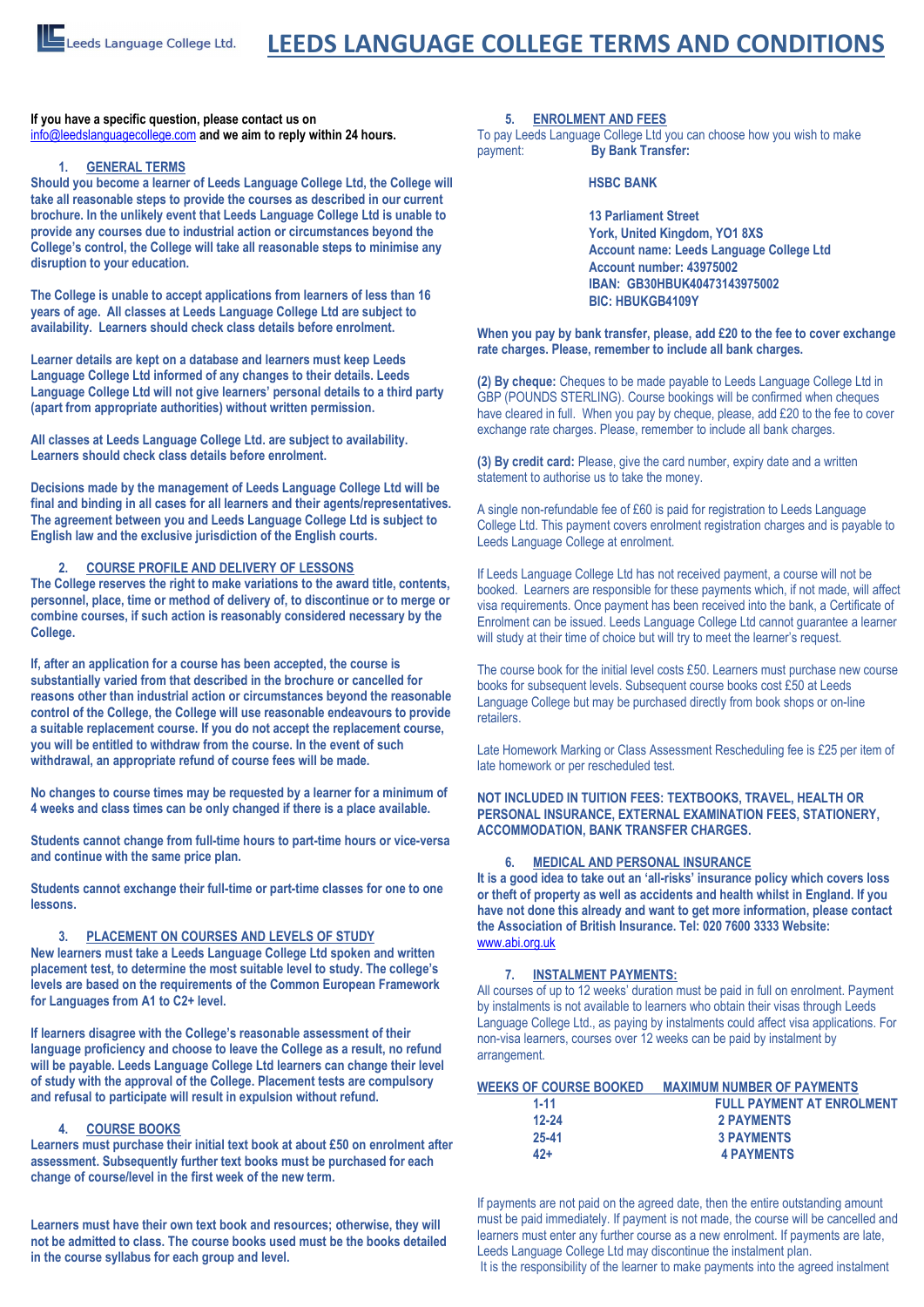payment plan. Instalment payments are only available to learners who complete the full course. All payments must be made in advance.

#### **8. REFUNDS OF COURSE FEES**

Leeds Language College Ltd will not refund exam fees, travel costs or transfer costs to airports. Refunds can take up to 28 days or 4 weeks after all the relevant and requested documentation has been received by Leeds Language College Ltd. When payments are made through an agent, the refund will be given by that agent. With exception of payments by agents, refunds will only be made in the name of the learner by cheque or bank transfer only. Additional bank charges will not be paid by Leeds Language College Ltd. The amount of refund payable to you depends on amount of time given before the start of the course. Learners who cancel a course after obtaining a learner visa through the College must present an enrolment letter for a new college as proof of further studies in the UK. Please Note: Fees are nontransferable for all learners.

| AMOUNT OF TIME GIVEN BEFORE COURSE PERCENTAGE OF REFUND |     |
|---------------------------------------------------------|-----|
| 7 WEEKS +                                               | 70% |
| 5-6 WEEKS                                               | 55% |
| 3-4 WEEKS                                               | 40% |
| 2 WEEKS                                                 | 10% |
| <b>1 WEEKS</b>                                          | 5%  |
| <b>Less than 1 WEEK</b>                                 | 0%  |
| <b>AFTER START DATE</b>                                 | 0%  |

All learners with visa refusal are entitled to a refund of their course fees (not registration fees). Leeds Language College Ltd will deduct an administration fee of £300. Learners with visa refusal must send or fax a stamped copy of "notice of immigration decision" in order to process a refund.

#### **9. ONE TO ONE TUITION**

Normal payment in advance and cancellation rules apply (see above). Tuition is subject to availability of teachers and classrooms. Leeds Language College Ltd may change teachers depending on availability. Learners are required to give at least 24 hours' notice before rescheduling a one-to-one lesson, otherwise the learner will be charged for the cancelled class. For lessons on Mondays, the college must be informed of a cancellation by Friday afternoon. Late students are not compensated for lesson time they have missed.

#### **10. CHANGES TO COURSE DETAILS AND EXTENSIONS**

If learners wish to change their start date, a £50 administration charge will be payable. Learners must inform Leeds Language College Ltd of any required change at least 7 days in advance. If a learner fails to start at the selected date or complete a course, the learner will be removed from the class with no possibility of transfer or refund. Course extensions will only be granted if learners have authorised absence (formal holiday entitlement) or medically certified illness. Learners with current valid visas will be charged a £10 administration fee if they wish to extend their course and can pay the continuous price if the extension is for 4 weeks or more.

**11. LEARNER HOLIDAYS, PUBLIC HOLIDAYS AND WORKING HOURS**

Authorised holidays must be booked 7 days in advance and should be planned carefully, as administration costs could apply for changes or cancellations. When booking authorised holidays, learners are entitled to equivalent course time back to compensate for any authorised holidays taken during the course. Any lessons taken as time back for authorised holidays, must be taken immediately following the course and while any visas are still valid. If a learner does not claim the equivalent lessons immediately following a course and leaves the course for any length of time, they forfeit the equivalent lessons and cannot claim them back at a later date. The lessons must be taken immediately and continuously in the days following the end date of the course. Please note there is no lesson time given back for bank or public holidays. Learners are allocated the following number of authorised holidays:

# **HOLIDAYS / ABSENCE**

**STUDY AUTHORISED HOLIDAY** 

| <b>LESS THAN 7 WEEKS</b> | <b>NONE</b>    |
|--------------------------|----------------|
| 8-11 WEEKS               | 1 WEEK         |
| <b>12-17 WEEKS</b>       | 2 WEEKS        |
| <b>18-23 WEEKS</b>       | <b>3 WEEKS</b> |
| <b>24-29 WEEKS</b>       | <b>4 WEEKS</b> |
| <b>30-35 WEEKS</b>       | <b>5 WEEKS</b> |
| <b>36-39 WEEKS</b>       | <b>6 WEEKS</b> |
| 40+ WEEKS                | <b>8 WEEKS</b> |

Leeds Language College office working hours are Monday to Friday, 9a.m to 5.00pm. Leeds Language College Ltd will be closed for Christmas/New Year bank and public holidays.

#### **12. HOME STAY ACCOMMODATION (LEARNERS AGED 18+ ONLY)**

Leeds Language College Ltd will arrange Home stay accommodation on behalf of learners of Leeds Language College only on request subject to the following terms:

- 1. Accommodation fees must be paid in full and booked at least two weeks before learner arrival at the College.
- 2. Accommodation fees are indicative and subject to change depending on availability of the property.
- 3. Accommodation fees must be paid in full directly to the College and not to the host family or residence. The accommodation is only valid for the person and dates given. No refund will be given for late arrivals or early departures.
- 4. An accommodation search fee of £80 is payable for each search made by the College.
- 5. The minimum fee to be paid for Home stay is one week.
- 6. If you cancel your accommodation you must give one week's complete notice of cancellation.
- 7. Cancellation must be in blocks of complete weeks. No refund will be given for partial cancellations or where the notice is less than one week. There is a cancellation charge of 50% of one week when more than one week's notice is given.
- 8. Any refunds for cancelled or changed accommodation are given at the end of the course, once the period of tuition has officially finished.
- 9. Refunds for accommodation are given within 28 days or 4 weeks of the course completion date and after all the relevant and requested documentation has been received by Leeds Language College Ltd.
- 10. Leeds Language College Ltd can only arrange accommodation that is available at any given time. Double rooms are only for learners who travel and pay together.

#### **13. HOMEWORK AND ASSESSMENTS**

Homework assignments, Class work assessments and additional on-line portal work, carried out according to the class schedule, are free of charge for all learners.

Weekly class assessments must be completed in class, according to the class assessment schedule, under the supervision of the teacher. The designated day for class assessments is usually Friday. All learners are expected to attend. The teacher will inform the learners in advance, if another day has been designated for assessments because of a public holiday or college outing.

Weekly homework assignments must be fully completed and submitted to the teacher on time, by the designated weekly deadline, otherwise they will not be marked and the learner will be allocated a 0% mark for each missing assignment.

Homework can be submitted by email if a learner is absent on the due date.

Weekly class tests, level assessments and homework assignments are compulsory and refusal to participate in these will result in expulsion without refund.

Learners may request late homework to be marked and may request occasional rescheduling of tests to another time/day if they are unable to attend their class on the designated assessment day but will have to pay an additional fee for this service and may be given a different test from the one completed by their classmates on the official designated test day.

The Late Homework Marking or Class Assessment Rescheduling fee is £25 per item of late homework or per rescheduled test. This service is only available to learners who are still within their contracted course term (not available to learners who have completed their course). It is also limited to 3 instances per learner per term (that is, not more than 3 incidents in total of rescheduled tests or late homework marking within a 13-week period).

Learners must have an attendance record of 85% and a minimum average of 60% for class work and homework marks to receive a certificate of course completion/attendance or to be promoted to a higher level. Learners who have a good attendance ratio of at least 85% but who have failed to achieve the minimum average of 60% for homework and class work assessments will not be able to move to a higher level but will be given a letter confirming attendance on their course. Certificates and letters are issued on the last day of attendance for the final course completed and are not retrospective.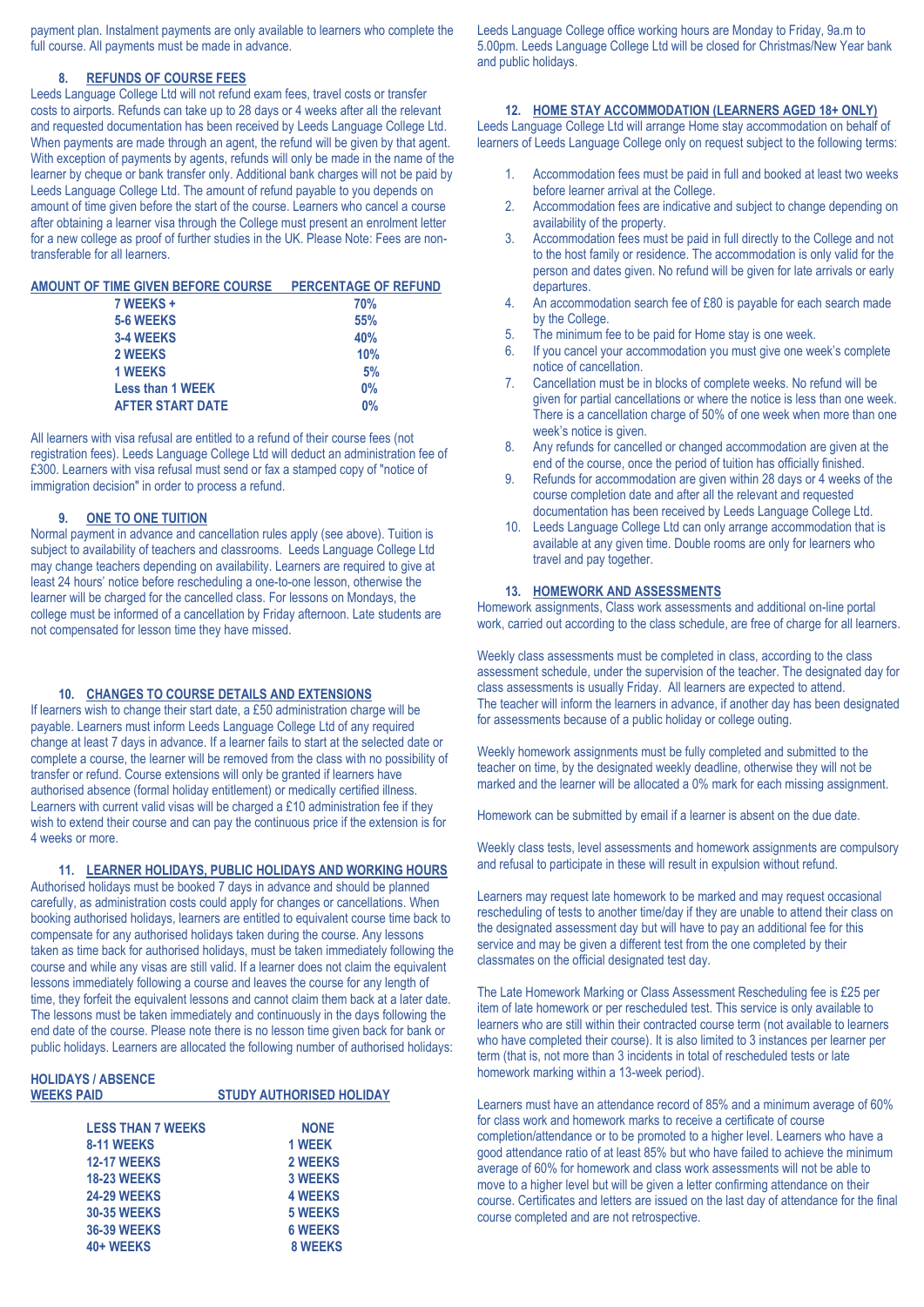#### **14. LEARNER ATTENDANCE**

Leeds Language College Ltd learners are expected to attend all their classes unless learners are unable to attend due to either medically certified illness or authorized holiday entitlement. Learners who are absent for less than 10 sessions without a doctor's certificate, may be excluded from the class, at the discretion of the College. Learners absent for more than 10 sessions will be reported to the Home Office and UK Visas and Immigration (UKVI) and may be excluded from their class and required to book another course. Learners who have an attendance record below 85% over the course of one calendar month (during term time) may be removed from the class (unless medically certified illness or authorised holiday). Learners who have an attendance record below 85% at the end of their course will not be issued a certificate of course completion or attendance and will not gain promotion to a higher-level group.

No refund will be payable in such circumstances. Late arrivals of 15 minutes or more will always be excluded from the class and will be marked absent, with no refunds or course extensions given for lateness. Repeated late arrivals of less than 15 minutes, exceeding 2 separate instances of lateness in 10 sessions, will be excluded from class and marked absent at the discretion of Leeds Language College Ltd, if the incidents of lateness have not improved following a verbal warning and are deemed to be disruptive to the remaining learners in the class, to the learning programme and to the teacher. Leeds Language College Ltd learners who have unsatisfactory attendance (below 85%) will be reported to the UKVI/Home Office and not be issued with a leaving or attendance certificate unless there are exceptional circumstances.

#### **15. OPTIONAL EXTERNAL EXAMINATIONS**

External Examinations such as Cambridge ESOL examinations can be taken at a learner's request and fees must be paid on specific dates. Payment of examination fees is the responsibility of the learner.

#### **16. PHOTOCOPYING, PHOTOGRAPS AND INTERNET USE**

All photocopying carried out at Leeds Language College is in compliance with the college's CLA Licence. Learners are not permitted to photocopy or print course books on college premises.

Learners may use the college Internet for study or recreational purposes but must not access any websites on college premises with illegal, explicit, discriminatory or offensive content, which promote or support extremism or violence and which would be inappropriate for learners aged under18 to access.

Leeds Language College Ltd may use learner photos for promotional and publicity material unless a learner specifically objects before the photograph is taken. Learners and staff should inform the college in advance if they do not want their photograph to be taken and should opt out of posing for photographs if they do not want their image to be used in college advertising material and on the college website.

Where a learner or member of staff poses for a photograph, their photograph may be used and published for printed and on-line promotional, advertising and marketing purposes.

#### **17. GENERAL LEARNER CONDUCT**

Learners must inform Leeds Language College Ltd of any changes in personal circumstances in particular, changes of address, telephone numbers and email address. Leeds Language College Ltd will exclude any learners who are involved in a proven criminal offence or blatant misconduct. No refund will be given.

Any learners who deliberately damage the property of Leeds Language College Ltd will be held responsible and must rectify any damage. Learners must observe and obey fire and safety rules of Leeds Language College Ltd (including no smoking in the building). Failure to do so may result in expulsion. Learners must behave in a respectful and courteous manner towards other learners and staff. Failure to do so may result in expulsion and being reported to the police and UK Visas and Immigration (UKVI).

#### **18. GENERAL SAFETY AND FACITILIES**

Learner property left at Leeds Language College Ltd will be at the owner's risk. Leeds Language College Ltd does not have parking spaces or facilities for storage. The building in which the college is located and the immediate external area near the front entrance to the building is a non-smoking zone. Learners may be fined by Leeds City Council for smoking and littering in this area and Leeds Language College Ltd is not liable for any fines incurred by the learners or caused by them. If Leeds Language College is fined for a breach of learner conduct on or around college premises, the learner(s) responsible for the penalty will cover the costs of any resulting fines.

# **If you have any questions about**

 $\frac{1}{2}$ 

# **our terms and conditions please contact us on:**

# **+44(0)1132427534**

# **[info@leedslanguagecollege.com](mailto:info@leedslanguagecollege.com)**

## **Or write to:**

# **Leeds Language College Ltd.**

# **4th Floor, 31 - 32 Park Row,**

# **Leeds LS1 5JD,**

# **West Yorkshire**

# **England**

# **United Kingdom**